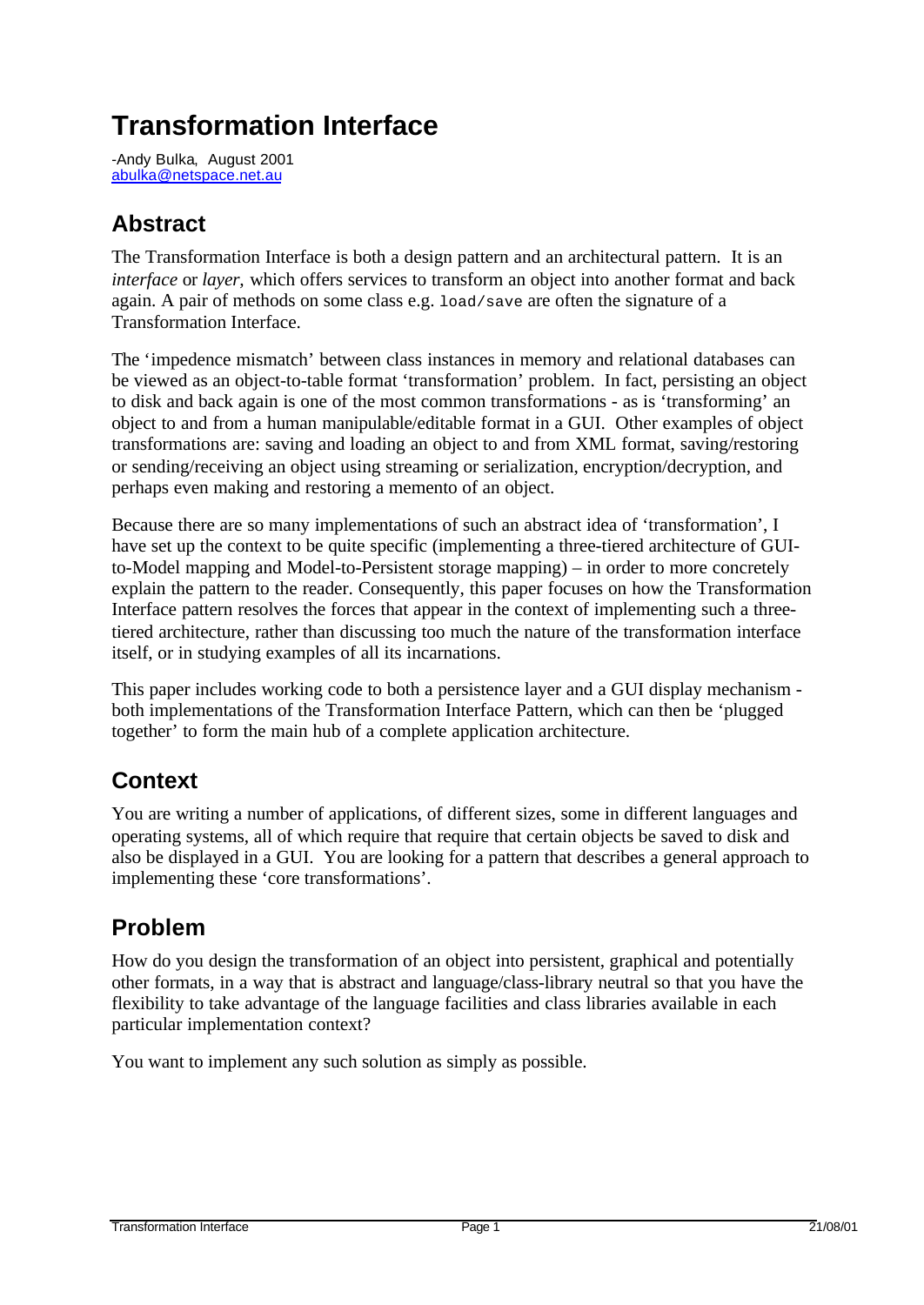

*Figure 1. How do we implementing the mapping layers required by the above application architecture?*

### **Forces**

- Necessity: Implementing both persistence of 'model' objects and the display of objects in a GUI are core 'transformational' tasks - one or both are usually necessary in almost all software applications. You want to minimise the time spent implementing these necessary, common tasks.
- **Complexity**: When implementing a presentation layer (e.g. rendering object attributes in a visual way), a key requirement is to keep graphical knowledge out of the model, decoupling the model data and GUI. The Model-View-Controller (MVC) pattern achieves this using a sophisticated set of classes and behaviour. Similarly, when implementing a persistence layer, there are numerous complexities to consider.

Thus both MVC-like and Persistence frameworks are notoriously complex to design and implement, and even obtaining and learning third party frameworks is work that you would rather avoid or keep to a minimum.

You are prepared to forgo the optimal efficiency of an ideal but possibly complex solution for the simplicity of a possibly less efficient solution.

ß **Data-awareness:** Off-the-shelf data-aware GUI controls are easy to implement, requiring no code - providing both persistence and GUI display. However, off-the-shelf data-aware GUI controls usually do not map naturally to application domain objects residing in memory, rather they map to and are restricted to displaying persisted, relational database table data. They also may be difficult to 'tame' when applications and display requirements get more complicated. Data-aware-frameworks and off-the-shelf funky dataaware widgets are not guaranteed to be available in all your programming contexts.

Building custom data-aware controls and supporting frameworks solve some of these limitations – allowing data-aware controls that work with your particular domain object model. Such custom data-aware solutions usually require substantial design and implementation overhead.

**Transparency and Control**: Code that painstakingly maps attributes of one format into the other format is boring to write (since it is often repetitive and detailed work) however it gives the programmer full and total control over when and how the mapping behaviour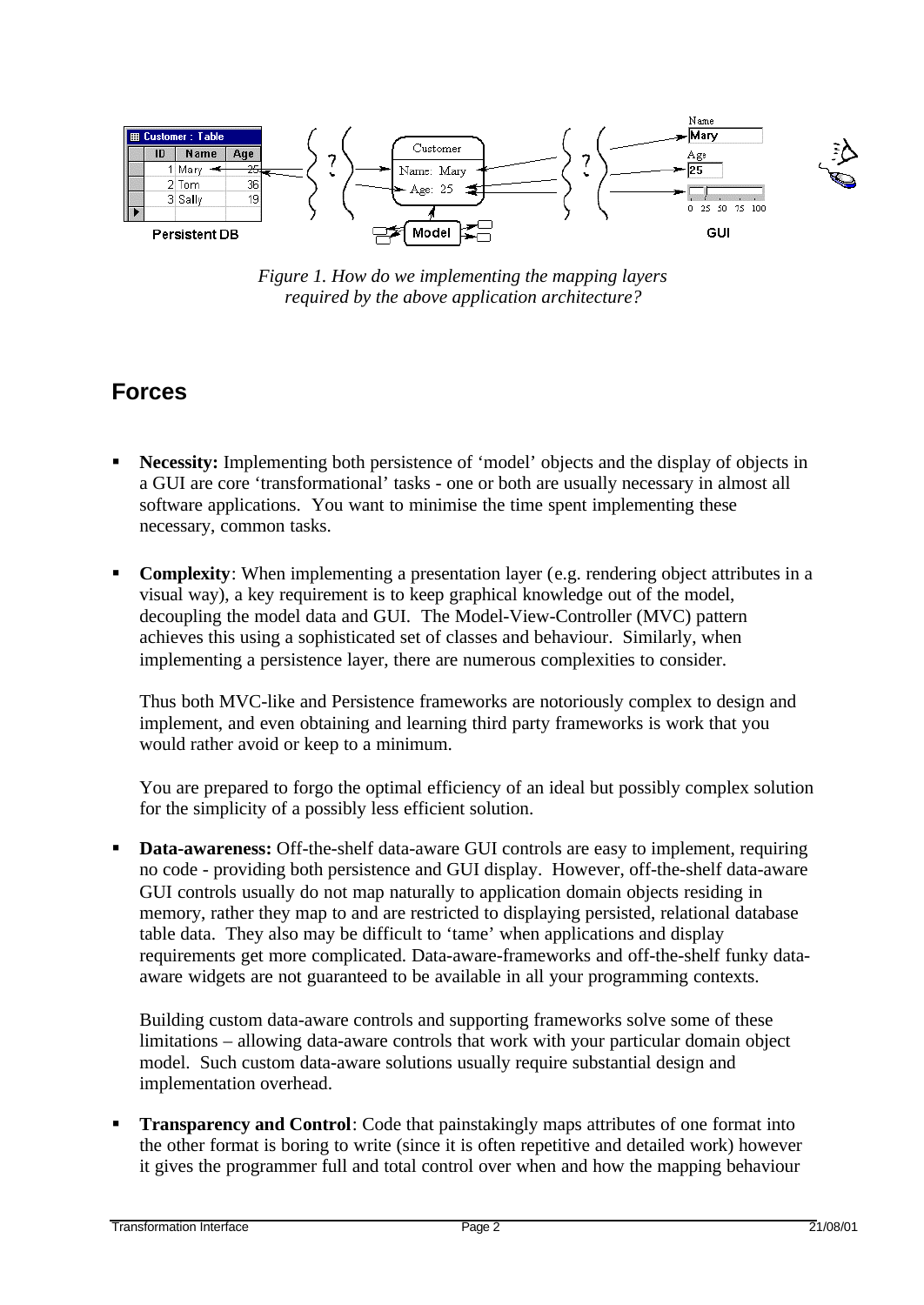occurs. Data-aware control frameworks attempt to automate such specific mapping code, but almost always introduce some mystery into the data-to-GUI synchronisation process (unless the documentation and implementation is very good).

ß **Portability and Adaptability**: Any single persistence framework or GUI display solution is unlikely to be portable to all contexts, languages, operating systems and projects faced in a programmer's career. However an abstract solution in the form of a design pattern could be used in all contexts where the GUI and persistence transformation problems occur.

#### **Forces involved in data-aware solutions**

Relational database-style data-aware controls are often compelling solutions, and may be all that is required in certain contexts, for example, where portability and transparency forces are weak, and you are only dealing with persistence to relational databases.

However, one day you might be writing a stockmarket simulator in the Python language, which requires objects to be streamed to file, and requires the complex display of objects in a Java swing GUI under Linux and then later requires you to re-implement the display of those same objects in a Delphi GUI form under Windows. In this example, the forces of 'adaptibility' and 'control' are strong, and the 'data-aware' force is weak and thus traditional data-aware controls are not going to adequately resolve the forces.

Another major issue with data-aware controls is that in such frameworks, database tables, not objects are first class citizens - you don't even need to define classes to use data-aware frameworks (but of course you need to define your tables). This complicates the task of an object oriented developer who wants to model his or her domain by defining classes with both attributes and behaviour, and wants to make these classes first class citizens within their overall design. Ironically the developer usually proceeds by demoting the relational database to a mere storage facility and is forced to implement a persistence layer which transforms (loads/saves) the objects in memory to rows in tables. Data aware controls could still conceivably be used, as long as all relevant objects are persisted to disk immediately before the data aware GUI form is invoked.

### **Solution**

Define an interface featuring a pair of *transformational methods.* One method converts the attributes of an object into the foreign format. The second method converts the foreign format back into attributes of the object. Maintain a reference (e.g. pointer or integer) to the other format in either the original object or the transformed object (e.g. a domain object in memory might store an integer ID reference of the record in a table that persists that domain object).

The two methods of the class implementing the Transformation Interface will contain all the (possibly detailed) mapping code required to transform an object into another format.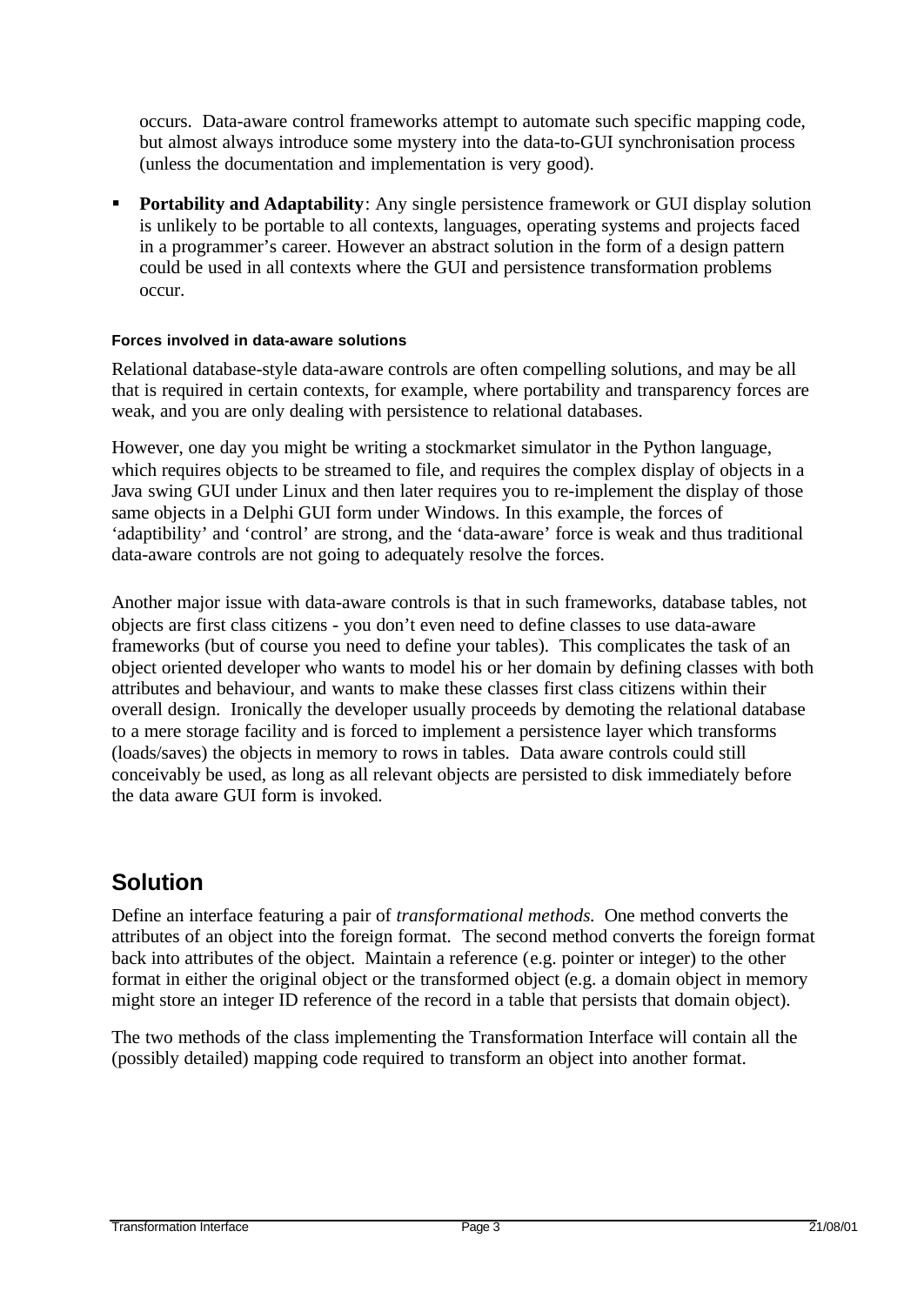

### *Figure 2. Transformation Interface Pattern. The object on the left can be transformed into the object on the right, and back again.*

### **On which class to implement the Transformation Interface**

You have some flexibility as to where to put the Transformation Interface mapping implementation (the two methods and property). In our working implementations, below, the two persistence layer transformation interface methods (save/load) for the business object are implemented on the *business object.* However, the presentation layer transformation interface methods (display/repopulate) are implemented on the *form (*see *figure 4).*

There are numerous design alternatives available, depending on your situation. For example we can instead use an *adapter* class to implement transformation interface methods. *Figure 5* illustrates using a mediating adaptor class to implement the GUI transformation interface methods on behalf of the form. Even the persistence transformation interface methods of business objects could alternatively be implemented on a separate 'writer' class - that knows about the internals of the class that it is persisting/transforming. (See the related patterns section, Serializer pattern, for an even more generic (but more complex) way of implementing a writer class).

Regardless of this implementation flexibility, there are serious considerations to keep in mind when deciding where to put the transformational interface. For example since you want to keep knowledge of the GUI out of the model, you would not implement a GUI transformational interface on a business object. However a *persistence* transformation interface *is* often implemented on the business object - though this is not as objectionable since how an object correctly persists itself is arguably a direct concern of the business object. In any case, such persistence functionality can alternatively be implemented on an adapter object, as mentioned above.

Thus one way that the mapping layers required in *Figure 1.* could be implemented by having both the business object and GUI form implement Transformation Interfaces.

| Class Feature   | Description                                                                              |
|-----------------|------------------------------------------------------------------------------------------|
| Id              | Pointer to some foreign format e.g. an integer database ID or pointer to a<br>GUI widget |
| $TransformTo()$ | Transformation method e.g. saveToDb () or displayObjectInGui() or<br>$\text{encrypt}()$  |
| TransformFrom() | Transformation method e.g. loadFromDb () or<br>rePopulateObjectFromGUI() or decrypt()    |
| <b>State</b>    | The data attribute(s) of the business object e.g. Name, Phone, Address etc.              |

 *Figure 3. A transformation interface consists of two methods and one attribute.*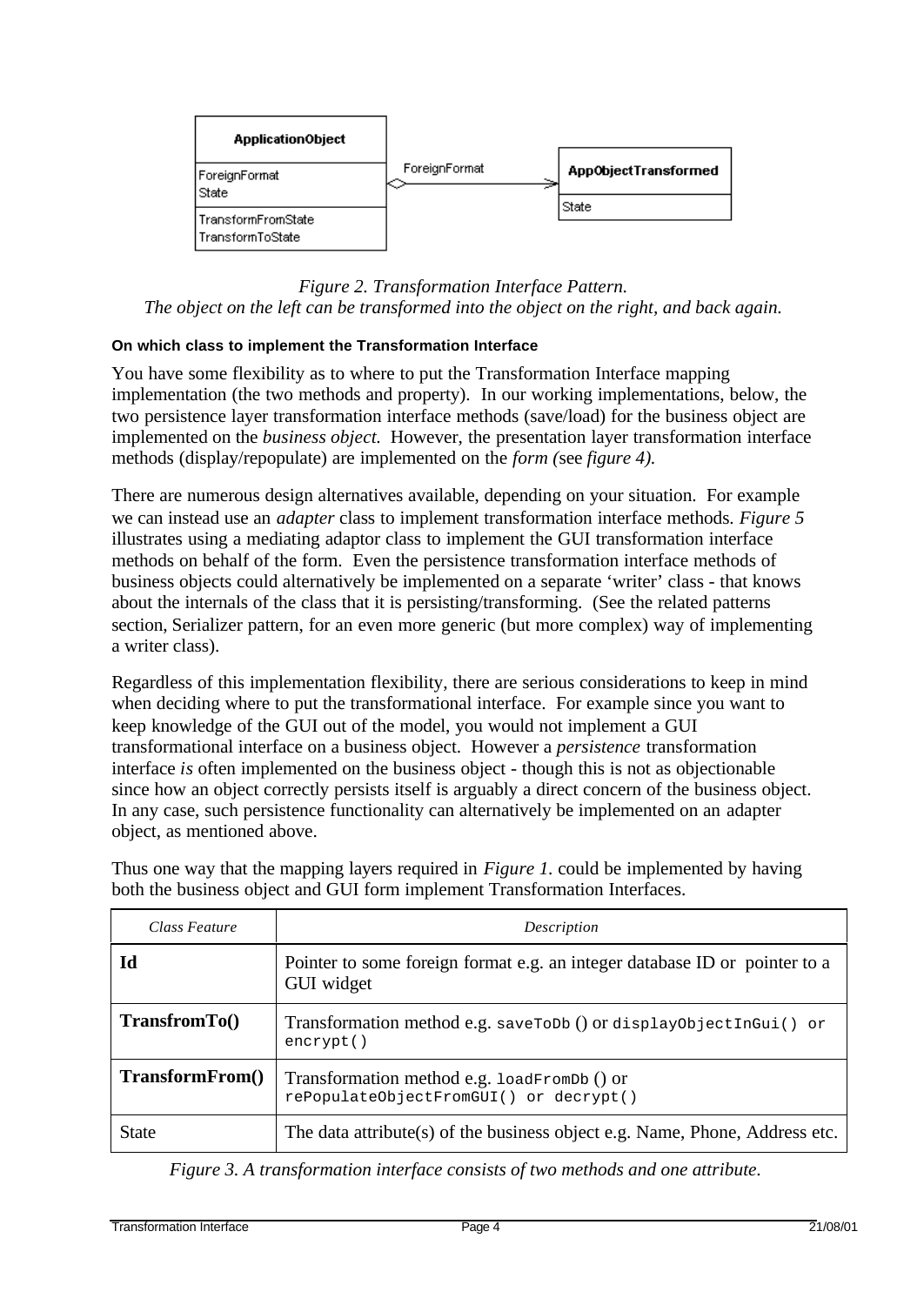#### **Examples of Transformations**

- **From an object in memory to a record in a table on disk** e.g. load/save
- **From an object to a GUI representation of that object** e.g. display/repopulate
- From an string attribute of an object to a text control widget in a GUI e.g. part of the mapping code inside display/repopulate
- ß A Delphi TStringList class streams its contents to and from a file e.g. saveToFile/loadFromFile
- A Java class is serialised to a data stream e.g. Serialiser.store(obj, astream) / obj = Serialiser.load(astream)
- $\blacksquare$  An object into its memento e.g. CreateMemento() / SetMemento( m )

## **Consequences**

### **Resolution of Forces**

All the forces are adequately resolved by this pattern (though see limitations section, below). The necessary persistence and GUI functionality has been implemented relatively simply compared with potentially complex MVC-like and persistence-layer schemes. We have avoided non portable, proprietary data-aware components in favor of a flexible, homegrown and fully OO design.

The force of total transparency and control is satisfied because the exact code that achieves the transformation is visible to the programmer and fully encapsulated inside the two transformation methods.

The solution is pragmatic, quick to build and easy to debug. It is a common solution used in the real world – as opposed to theoretically optimal solutions that are never actually implemented. For example, you might like a sophisticated MVC (Model View Controller) framework in your next application, but you don't have the time to build and debug it, so you use Transformation Interface, which usually does the job (subject to various limitations, below).

### **Limitations**

*Code Maintenance:* Transformation Interface method code, whilst transparent, needs to be created and maintained manually, which is tedious work. However it could be argued that these 'mappings' need to be specificied in *some* way – whether by lines of code, or by entering information into dialog boxes, or even by drawing and dragging. So as long as the implementation code is syntactically economical (which it usually is – consisting of multiple, simple, one line mapping statements e.g. dbrec. AGE :=  $\text{self}$ . Age) then there is no redundancy or extra work in maintaining code manually. Nevertheless, some sort of automated code generation approach would probably be welcome where there are large amounts of straightforward mappings between standard data types.

*Granularity:* A limitation of a single pair of transformational methods is that they act at a high level of granularity – e.g. they display *all* the fields in a form, or they save *all* the fields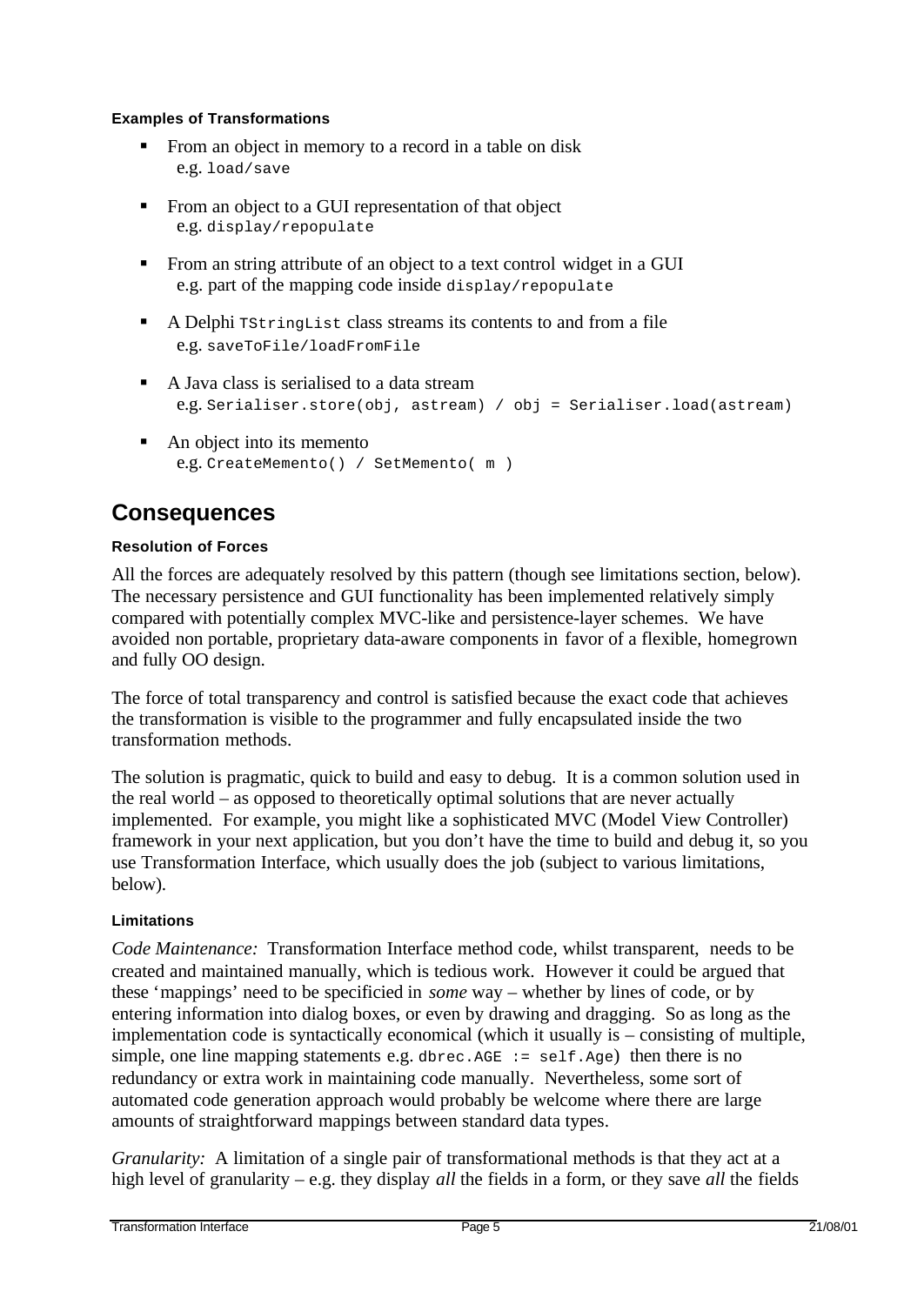of a record in a database – whether the object attributes has changed or not. More sophisticated transformational methods could be smart enough to check for 'changed' and 'dirty' flags to avoid unecessary work. In addition, you might consider factoring the transformation method behaviour into sub-methods which are intelligently called as required. You could even implement Observer somewhere in your design and communicate *exactly* what changed to the transformation method (e.g. as a parameter). All these enhancements introduce additional complexity – so unless the context demands optimisation, it is usually sufficient to use the original simple, brute force approach and map all attributes whether they have changed or not.

*Modality Issues:* The above granularity considerations are closely related to issues of 'modality'. The basic Transformation Interface solution assumes that GUI forms are displayed *modally,* or that we have *exclusive access* to the database records we are writing to. For example, by displaying a GUI form modally we guarantee that the information in the form will not change whilst the user has the form open. Usually the modality requirement is not a limitation – in fact modal forms are common, as is the requirement for exclusive access to database records. Even other transformations like streaming and serialization usually require exclusive access to a data streams or to the files that are being written to.

However if your application includes some sort of real-time display, or the design allows two GUI forms representing the same model data to be active at the one time, then a fine-grained, MVC (Model-View-Controller)-like 'observer' based design might be worth considering so that every time an individual business object attribute changes, the relevant GUI control widget will be notified and updated. This is not just a granularity issue (making transformations as small and as efficient as possible), but a 'timing of update' issue (*when* are the transformations performed).

Treating forms modally on the other hand keeps things very simple – opening the form causes the transformation to the GUI, and hitting OK triggers the reverse transformation.

### **Implementation**

Implementations of this pattern involve adding two methods and one reference (e.g. pointer field/property) to the appropriate class (*see solutions section, above, for a discussion on how to pick this class*). Typically you would rename the methods to suit the mapping situation. Three styles of implementation are also available

- just add the methods and property to the appropriate class
- ß as above, but define the methods as implementing an *abstract class* or *interface*
- dd the methods and property to the base class and override these methods in subclasses

The last two implementation styles allow polymorphic iteration over descendants of the base class *e.g.* a ModelManager object opens a data stream or file, then iterates through all the business objects in its collection, calling .save on each object.

### **Initialization**

Before displaying information in a form, the form usually needs to be created and displayed. Before writing an object's attribute information to a database, the database needs to be correctly opened. Simlar issues arise with files and streams etc. These initializations can be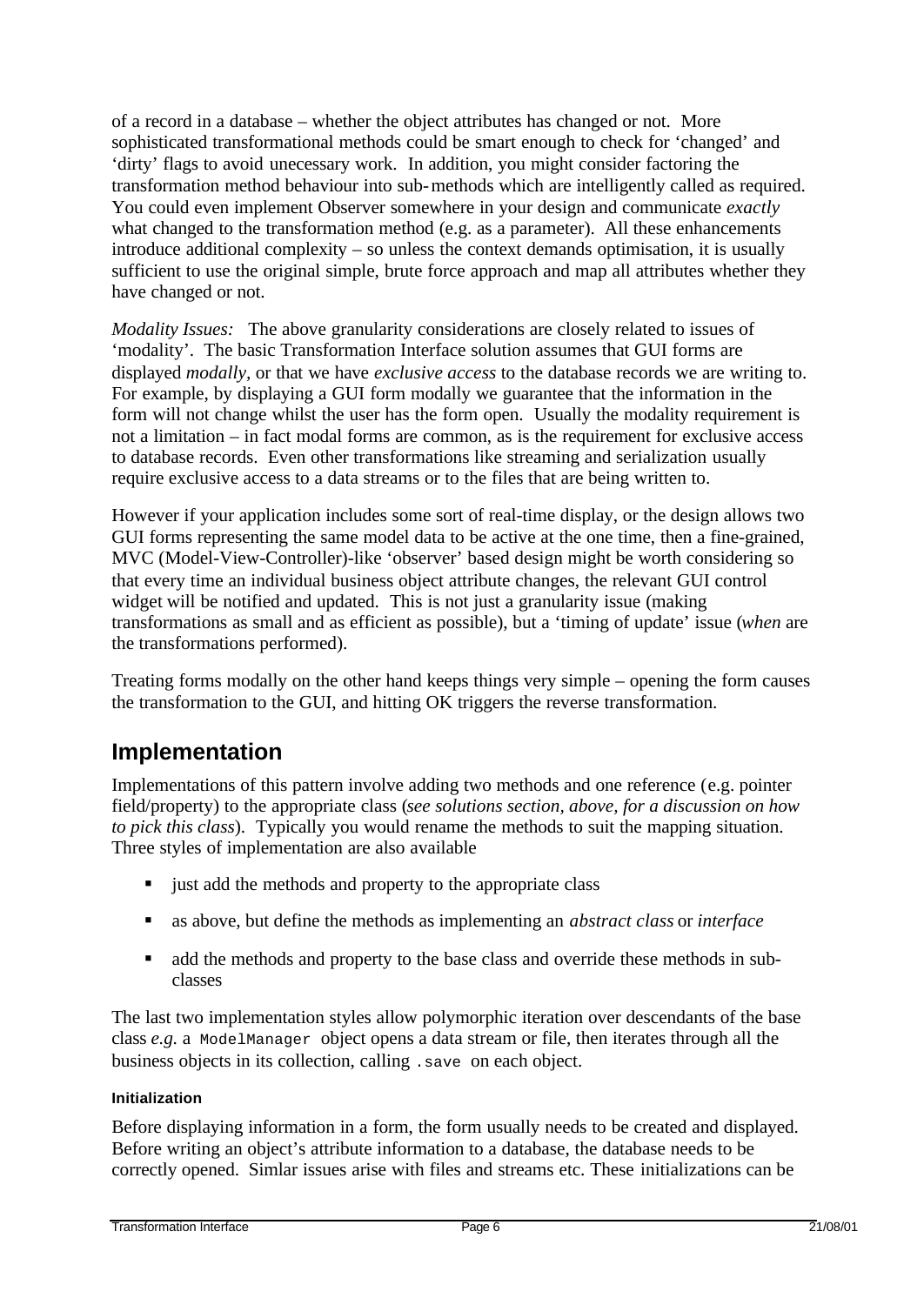placed in client code, manager objects, constructor methods or separate methods (static or otherwise), depending on the circumstances. In the example presentation layer shown later in this paper (*figure 6*), the adaptor class which implements the Transformation Interface creates the form in its contructor method.

### **Attribute Mapping**

The key issue in a two-way mapping is how to send the data (attributes of an object) from one layer or format to another. This is handled by the code in the transformation methods – *that is the sole purpose of transformation methods*. The implementing programmer needs to type in the necessary code to painstakingly map each attribute of the object onto the other format. The code in the transformation methods can be relatively straightforward or can encapsulate and hide the possibly fiddly details of the transformation.

### **Encapsulating complex mappings**

One of the benefits of complete transparency of implementation is the ability to encapsulate any messy mapping code under the ultra-simplicity of *a pair of transformational methods*.

For example, a load transformational method, when reading an integer field from a database, may need to validate that the value makes sense then map/cast it into an enumerated type that the business object actually uses. The transformational method in the other direction will map the enumerated type back into a regular integer to be stored in the database.

Similarly, a pair of GUI transformational methods would contain the either straightforward or fiddly code to represent object attributes in widgets of some sort, and back again – the details of which will vary depending on the GUI widgets involved.

Furthermore, complex mappings might require that aspects of a single object attribute be displayed in separate GUI widgets. Conversely, a number of object attributes might be combined and displayed in a single GUI widget (e.g. a series of numbers plotted on a graph/canvas widget). Whether the code is simple or complex, it is encapsulated in the transformational methods, and the programmer knows where to go to modify and control the mapping behaviour.

### **Foreign keys and pointers**

A further example of how transformation methods can encapsulating complex mappings is the case of say, loading a composite object from a database. The .LoadFromDb transformation method for the composite class e.g. Customer would house the code necessary to convert, the database table record into an object. Any aggregated sub-object e.g. CustomerAddress would be referred to using a foreign key (an integer id). So in order to fully construct the composite domain object e.g. Customer, both the actual object (Customer ) and the object it aggregates (CustomerAddress ) will need to be created and a pointer set from the composite object to the aggregated sub-object. In addition, a number of database queries need to be made in order to extract all the necessary data for both CustomerAddress and CustomerAddress. The transformation method can encapsulate all that needs to be done.

Note that ideally, such transformational methods would typically call other transformational methods to load in the sub-objects rather than trying to do everything themselves – this is just common sense factoring. e.g. If class Customer aggregates the class CustomerAddress, then Customer.LoadFromDb will at some stage call CustomerAddress.LoadFromDb. One needs to be careful to transform/load objects in the right order, since loading one object may rely on another object already being loaded. Some of the considerations discussed here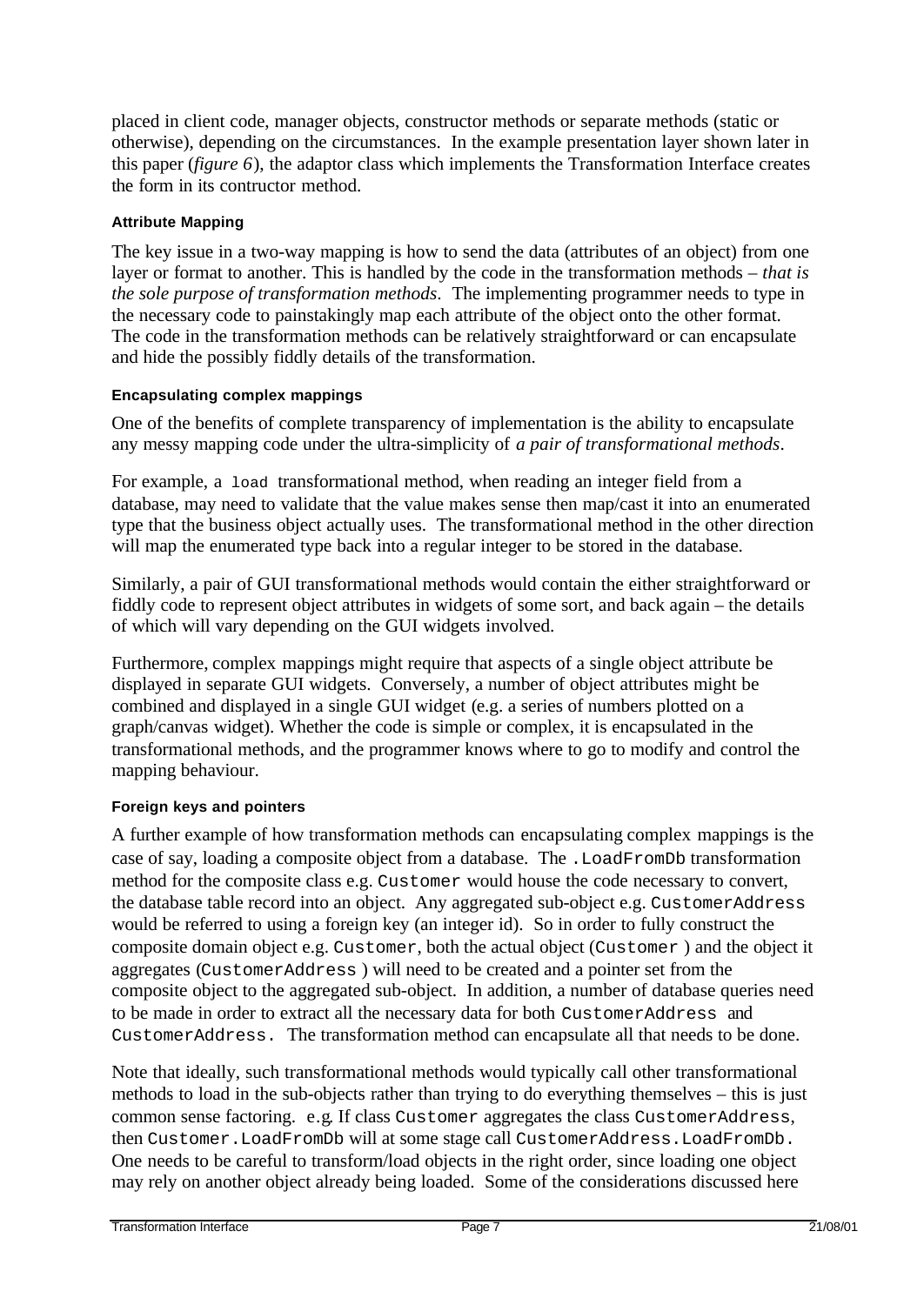are similar to those of 'deep streaming' (see Serializer pattern).

#### **Introducing Observer**

To get 'real-time' updates of changes to a foreign format's state, (e.g. a form want to be notified when there are changes to a business object attributes), the class implementing the transformation interface should also implement Observer. It can then subscribe and be notified of changes to the foreign format. To take advantage of this notification process, the transformation method should be modified to take a parameter telling it what changed e.g. display( somespec ), so that the display method doesn't work hard updating *all* parts of the state – only what changed..

In a GUI display scenario, another alternative way of implementing more granular and efficient transformations (mappings / screen updates) is to create an adapter object for each business object or even for every business object attribute, and create appropriate manager objects to coordinate all the adaptors. Here we start to equal fine grained MVC-like efficiency, but begin to take on some of its complexity. On the positive side, by using Transformation Interface throughout these more complex composite designs, you help to reduce their complexity a little - for example, by insisting that all relevant classes implement standard transformation method pairs.

### **The "Persistence Layer" Transformation**

### **Running Example of a Persistence Layer**

The following is a small but fully working implementation of a persistence layer. The Transformation Interface is implemented on the business class as a pair of load/save methods, which are overloaded in the Customer and Supplier classes. Written in the pseudo-codelike, syntactically minimalist language Python: (See *Appendix* for easy tips on reading Python)

```
import shelve, string
class PersistenceTransformationInterface: # Abstract
    def save(self):
        pass
    def load(self):
        pass
     def getId(self):
        pass
class DbPersistenceTI( PersistenceTransformationInterface ):
    NextKeyId = 1 # class variable
    def AllocateNextId(self):
        result = DbPersistenceTI.NextKeyId
        DbPersistenceTI.NextKeyId += 1
        return str(result)
    def getId(self):
        return self.dbKeyId
class BusinessObject( DbPersistenceTI ):
    def __init__(self): # Constructor
       self.dbKeyId = self.AllocateNextId() + '. + \self.__class__._name__
```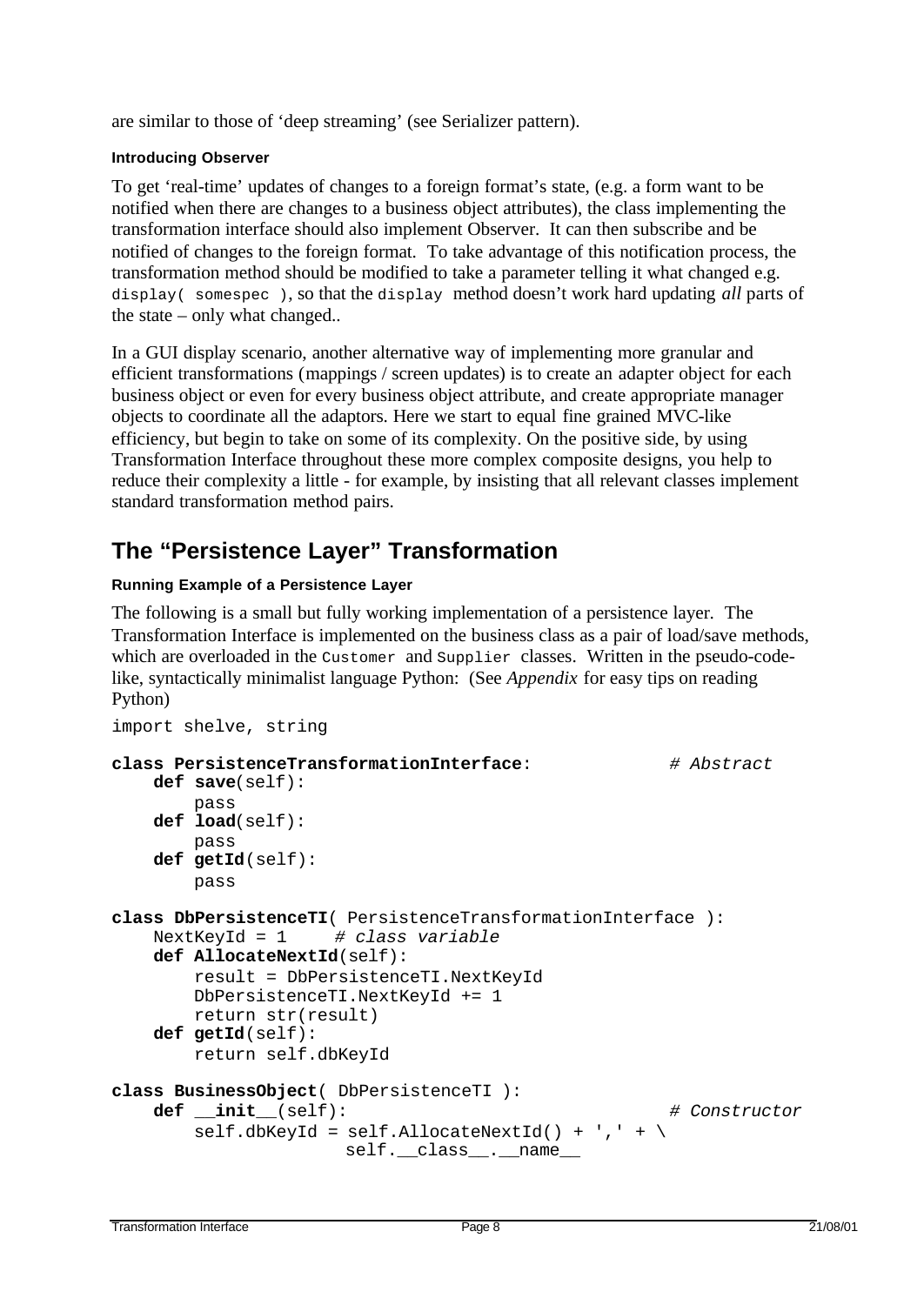```
class Model:
     def __init__(self, file):
         if not file:
             raise 'NoFileSpecified'
         self.Filename = file
         self.BOlist = []
     def Add(self, obj):
         self.BOlist.append(obj)
         return self
     def SaveAll(self):
         db = shelve.open(self.Filename,'c')
         for obj in self.BOlist:
             obj.save(db)
         db.close()
     def LoadAll(self):
         db = shelve.open(self.Filename,'r')
         self.BOlist = []
        keyz = db.keys() for dbkey in keyz:
            classref = string.split(dbkey,',')[1]obj = eval(classref)() # Create appropriate object
             obj.dbKeyId = dbkey
             obj.load(db)
             self.BOlist.append(obj)
         db.close()
         return self
class Customer( BusinessObject ):
     def __init__(self, name=''):
         BusinessObject.__init__(self) # Call inherited
constructor
         if name:
             self.FirstName, self.Surname = string.split(name)
     def save(self,db):
         db[ self.dbKeyId ] = (self.FirstName, self.Surname)
     def load(self,db):
         self.FirstName, self.Surname = db[ self.dbKeyId ]
```
**To test drive the above code, we run the following:**

```
model = Model('mydata.dat')
cust1 = model.Add( Customer('Fred Flinstone') )
cust2 = model.Add( Customer('Anastasia Jones') )
model.SaveAll()
```
then in a later session ....

```
m = Model('mydata.dat').LoadAll()
for businessObject in m.BOlist:
     print businessObject
```
which yeilds:

```
<__main__.Customer instance at 01A10B9C> Anastasia Jones
<__main__.Customer instance at 01A10B7C> Fred Flinstone
```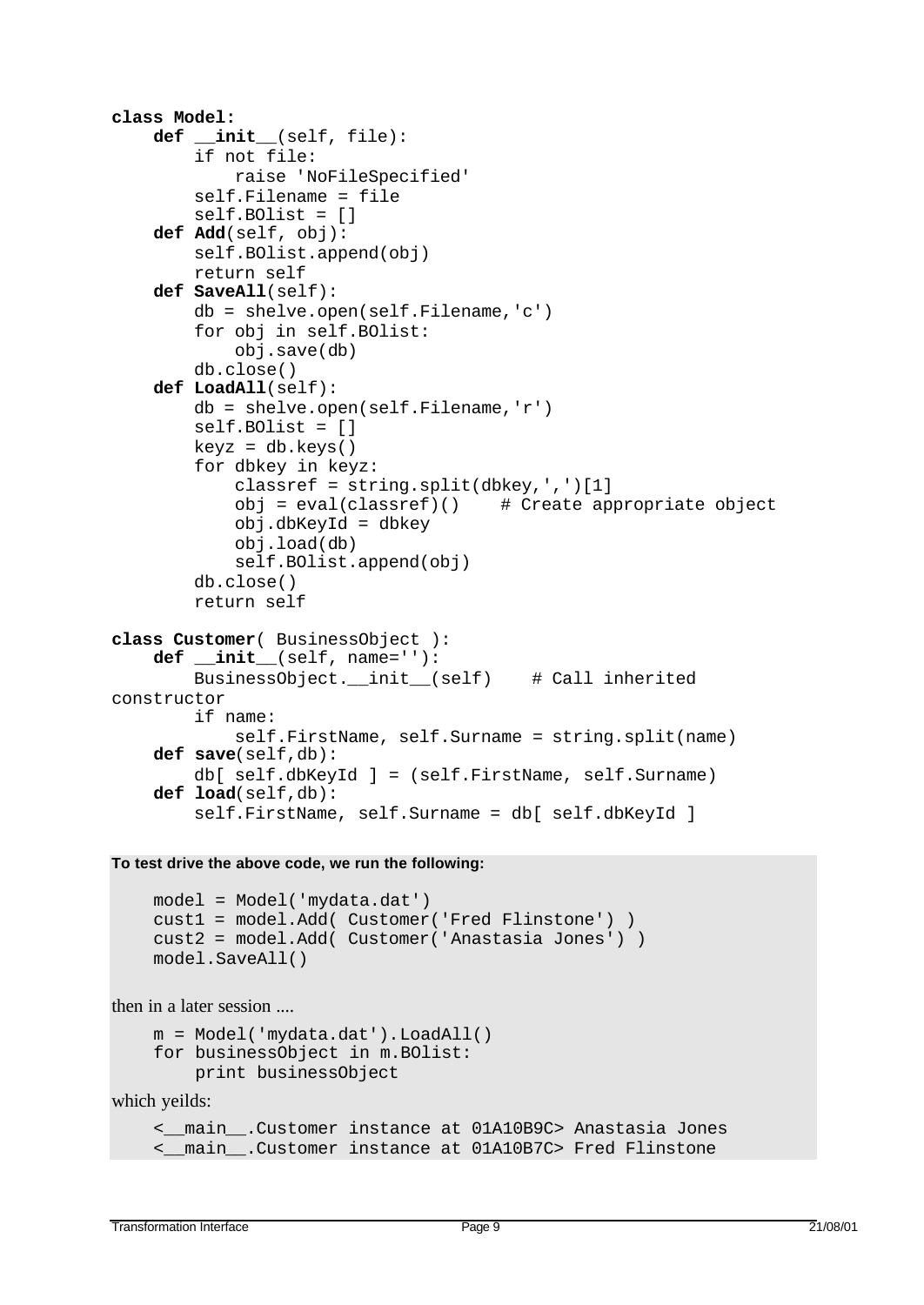Success! We have just implemented a working persistence layer/framework using about *forty* lines of code (To aid clarity, Model.Remove is not listed, and the Model.LoadAll() lacks a few lines of code which sync the DbPersistentTI.NextKeyId to the maximum id read in, plus one). The above implementation includes an additional *ten* lines of code for the Customer class which is used in our test code, directly above).

#### **How additional classes participate in persistence**

To add new business classes that are capable of persisting themselves, descend a new class from class BusinessObject and add the four lines of code implementing the Transformation Interface methods (*e.g.* the load/save method pair). This is all that is required to participate in this persistence framework. Here is an implementation of the Supplier class:

```
class Supplier( BusinessObject ):
         def __init__(self, name='', address='', phone=''):
             BusinessObject.__init__(self)
             self.Companyname = name
             self.Address = address
             self.Phone = phone
         def save(self,db):
            db[ self.dbKeyId ] = (self.Companyname, self.Address, \setminusself.Phone)
         def load(self,db):
            self.Companyname, self.Address, self.Phone = \setminusdb[ self.dbKeyId ]
```
Note that the Python shelve module provides database like access using language native dictionary like syntax e.g. shelfFileObject[ stringkey ] = data. Examine the save/load methods - above.

```
Test drive creating and persisting Customers and Suppliers with the following code:
```

```
 model = Model('mydata.dat')
 cust1 = model.Add( Customer('Fred Flinstone') )
 cust2 = model.Add( Customer('Anastasia Jones') )
 supplier = model.Add( Supplier('McDonald Farms Ltd.') )
 model.SaveAll()
```
Ok, our customers and supplier are created and have persisted to the file 'mydata.dat'. Later, to retrieve all customers out of the database and back into being objects in memory, we:

model = Model('mydata.dat').LoadAll()

Then we can display all the customers in the model using a loop:

 for businessObject in model.BOlist: print businessObject

which yields:

```
<__main__.Customer instance at 01A10A9C> Anastasia Jones
<__main__.Customer instance at 01A1097C> Fred Flinstone
<__main__.Supplier instance at 01A10A6C> McDonald Farms Ltd.
```
Two customers and one supplier object – correct!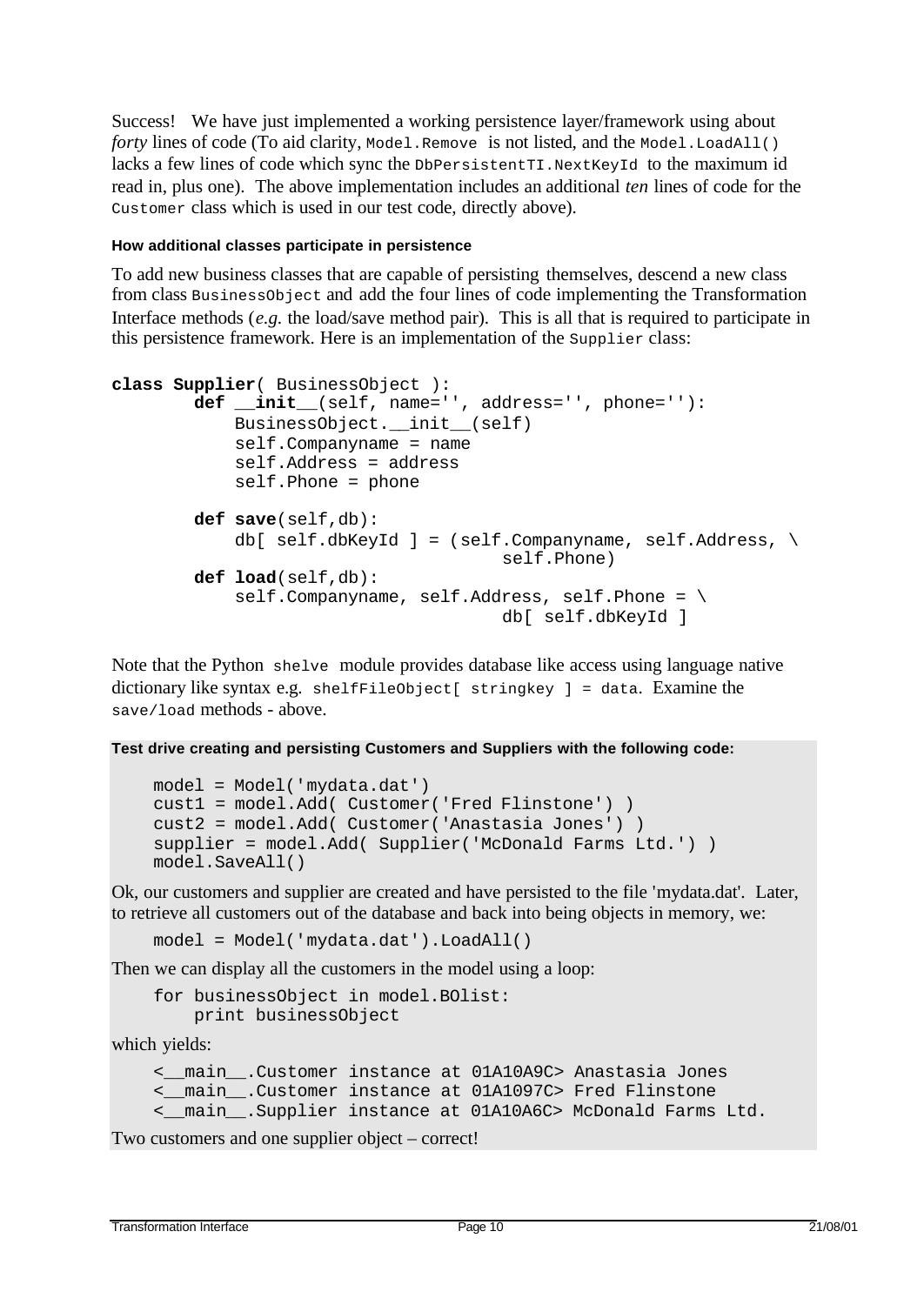# **The "Presentation Layer" GUI Transformation**

Now we will implement the 'mirror transformational task' of providing a GUI for a business object. The object or model is 'transformed' to and from a human manipulable/editable format in a GUI (Graphical User Interface).

#### **Sample Implementation #1 - Put the transformational methods on the form class**

A common way to implement the GUI Transformation Interface is to add the required two methods and attribute to a GUI form class:



*Figure 4. A GUI form implementing the transformation interface.*

Typically you would also create a static class method for the form class that takes care of all the initialization details including the invocation/showing and disposal of the form. This initialization code might even be implemented inside the form's constructor, taking as a parameter the business object(s) or model to display.

After creating/initializing the form, the startup method or constructor must eventually call the transformational method

```
 displayObjectInGui( businessobject )
```
in order to actually map the object attributes to particular widgets on the GUI form.



*Figure 5. A GUI form class implementing the transformation interface.*

After the user has edited the widgets on the form and clicks OK, the

```
 repopulateObjectFromGUI
```
transformational method should be called. This method will iterate through all the relevant widgets on the form, and write their values back into attributes of the business object. Then the form is closed.

If Cancel is clicked, then repopulateObjectFromGUI *is not* called, and the form is simply closed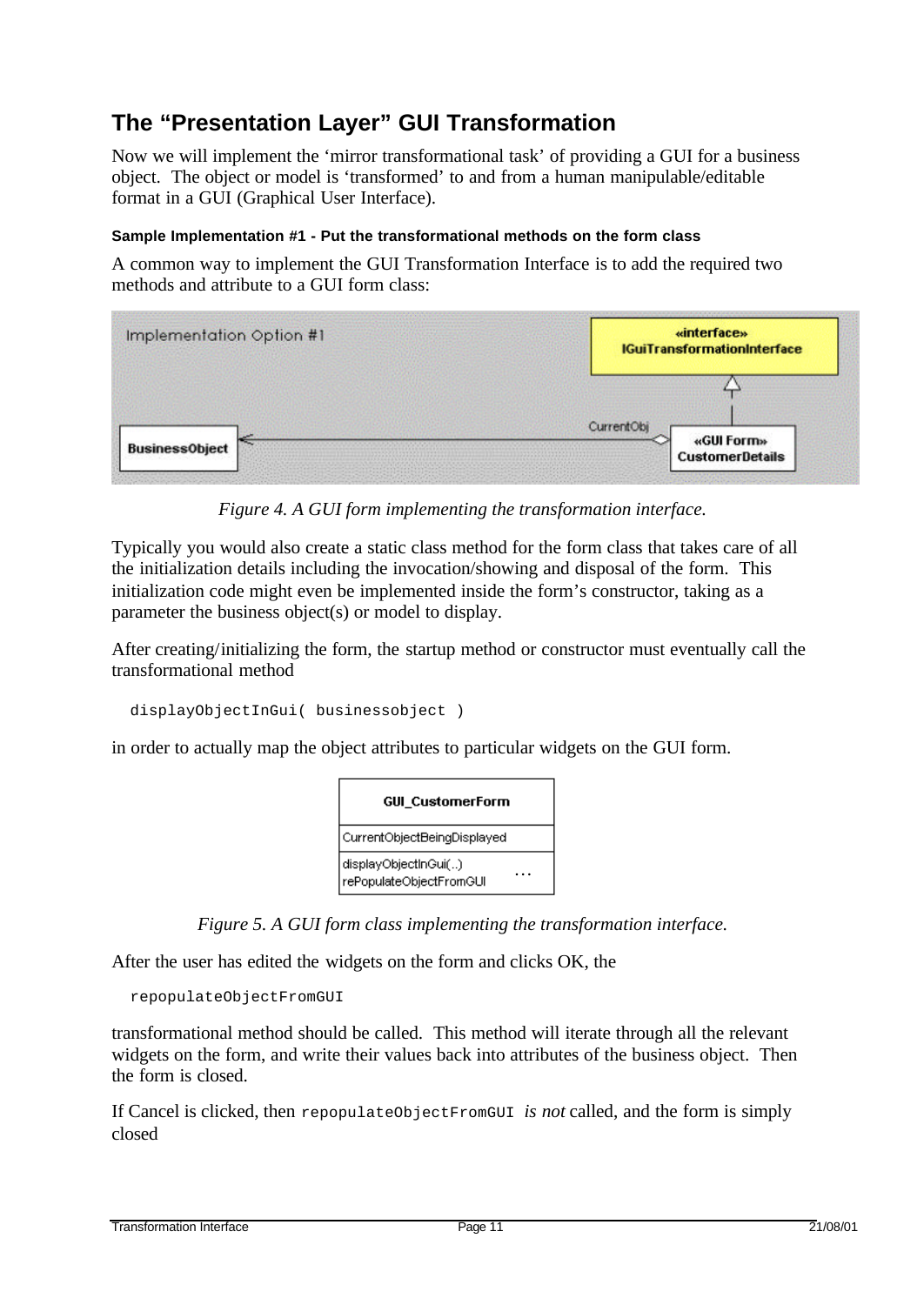#### **Form as mediator**

In this first, sample implementation of a persistence layer transformation, the form acts as a handy central mediator, providing a shared namespace, housing the transformation methods (usually implemented as methods of the form class) and also owning all the form widgets. The form usually also houses the event methods that respond to user interactions. Alternatively, some of these roles can be taken over by an adaptor class (see next working example, implementation #2).

#### **Working Example Implementation #2 - Put the transformational methods on mediating adapter class**

Sometimes it is more convenient to place the transformation interface on a separate mediating adapter object rather than on the form itself:



### *Figure 6. Rather than implementing the transformation interface on the GUI form itself, the transformation interface can be implemented by a mediating adapter class.*

Use an adapter class when you cannot or choose not to sub-class forms. For example, your forms or GUI widgets may be difficult to subclass. Perhaps you want the flexibility of being able to change adapters without affecting forms.

The ModelToGuiMediatingAdapter class implements the Transformation Interface, and thus features two transformational methods which encapsulate all the (possibly complex) code for mapping attributes of the business object to particular widgets on the GUI form – and back again.

Optionally, if the adaptor class also implements Observer, it can be notified of specific attribute changes in the business object or model (See MGM pattern). The following implementation code works *without* the need for Observer, using only the simple Transformation Interface pattern. Despite the brevity of the code, this code is fully functional, and fits on less than a page.

### **Running Example of a Presentation Layer**

The following is an implementation of a GUI display framework that uses the simple Transformation Interface approach. A customer object is created and a form is displayed in which the user can edit the attributes of that customer business object.

The following code is written in the clear, syntactically minimalist language of JPython which is Python running on a Java VM, with seamless access to all Java classes, including swing! (See *Appendix* for easy tips on reading Python code).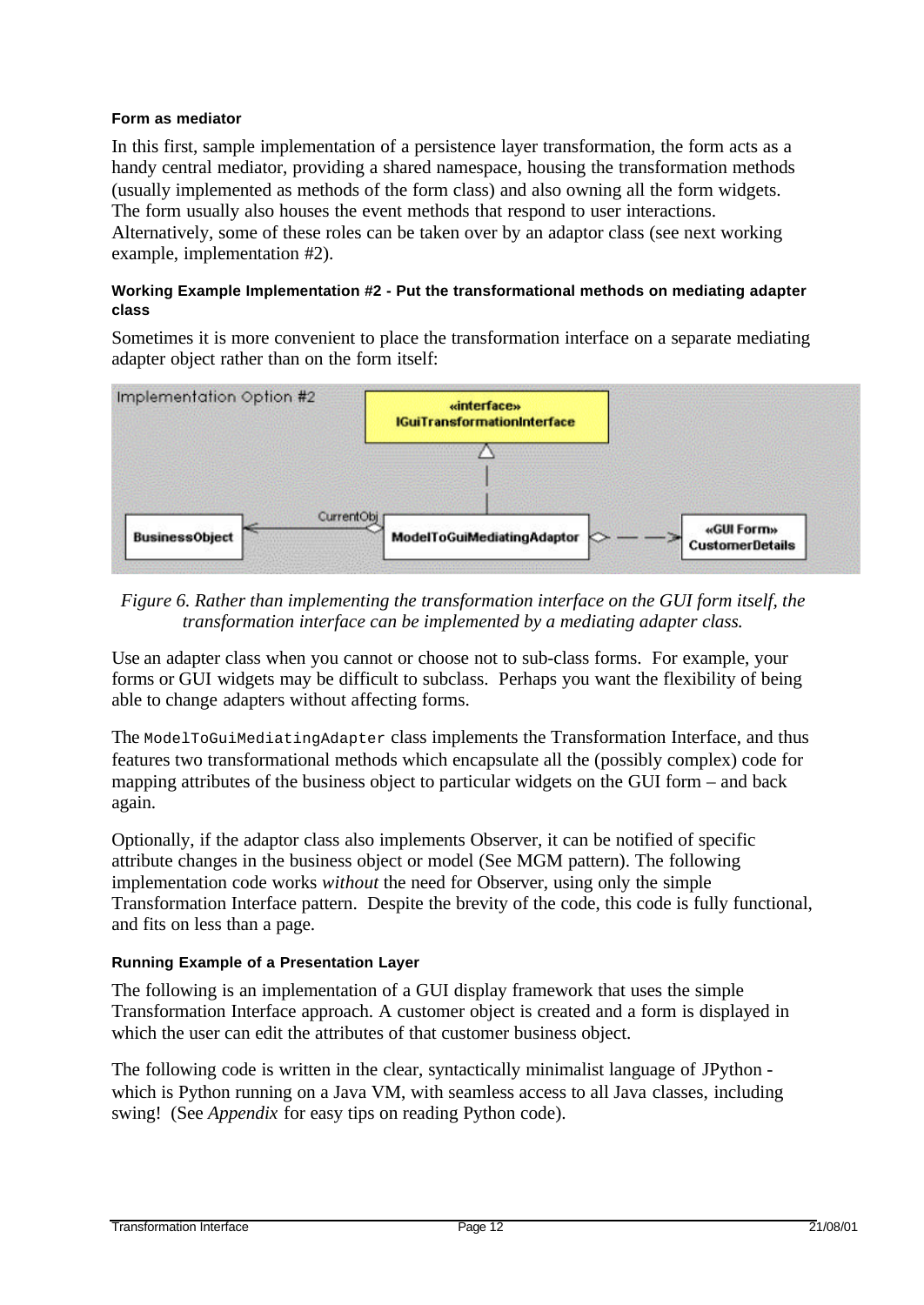```
class GuiTransformationInterface:
   def displayObjectInGui(self, obj):
       self.currentObj = obj
   def rePopulateObjectFromGui(self):
       pass
   def getCurrentObjectBeingDisplayed(self):
       return self.currentObj
class Customer:
   def __init__(self, name=''): # Pass customer name to Constructor
       if name:
          self.Firstname, self.Surname = string.split(name)
from pawt import swing
import string, java
class CustomerAsSwingForm(GuiTransformationInterface): # Model-Gui Mediator
   def __init__(self, customer):
     self.frame = swing.JDialog ( swing.JFrame(), 1)
     self.frame.contentPane.layout = java.awt.FlowLayout()
     addwidget = lambda obj, topane : topane.add(obj)
     pane = self.frame.contentPane
     self.edFirstname = swing.JTextField("",10)
     self.edSurname = swing.JTextField("",10)
     buttonOk = swing.JButton('Ok', actionPerformed=self.ok)
     buttonCancel = swing.JButton('Cancel', actionPerformed=self.cancel)
     addwidget(swing.JLabel("First Name: "),pane)
     addwidget(self.edFirstname,pane)
     addwidget(swing.JLabel("Surname: "),pane)
     addwidget(self.edSurname,pane)
     addwidget(buttonOk,pane)
     addwidget(buttonCancel,pane)
     self.displayObjectInGui(customer)
     self.frame.setSize(200,120)
   def show(self): self.frame.show()
   def close(self):
     self.frame.setVisible(0)
     self.frame.dispose()
   def ok(self,e): self.rePopulateObjectFromGui() ; self.close()
   def cancel(self,e): self.close()
   def displayObjectInGui(self, obj):
     GuiTransformationInterface.displayObjectInGui(self, obj) # call inherited
    self.edFirstname.text = obj.Firstname
     self.edSurname.text = obj.Surname
   def rePopulateObjectFromGui(self):
     self.getCurrentObjectBeingDisplayed().Firstname = self.edFirstname.text
     self.getCurrentObjectBeingDisplayed().Surname = self.edSurname.text
```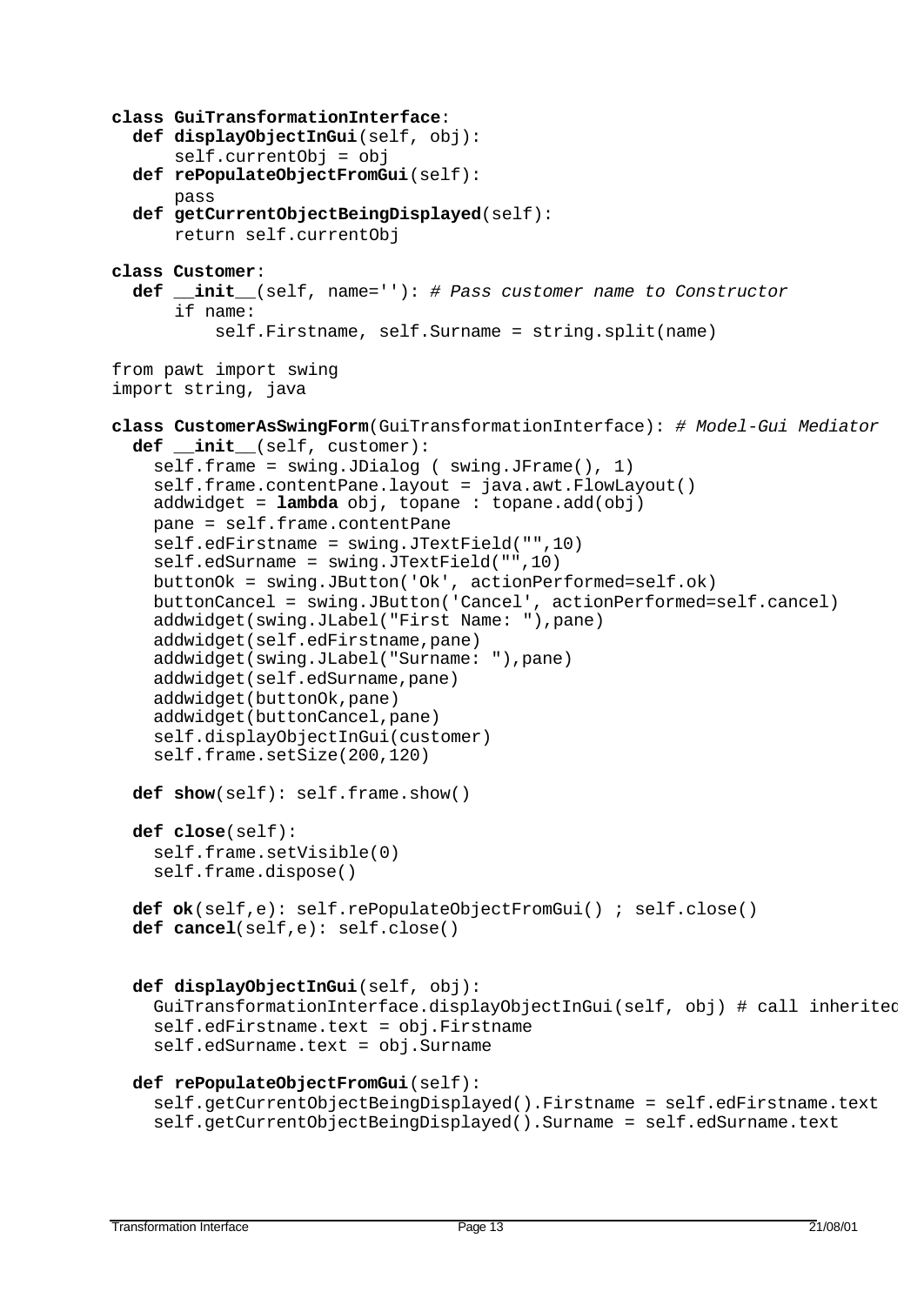### **The following test code creates a customer and displays it in a form, allowing user to edit.** cust = Customer('Anastasia Bones') CustomerAsSwingForm(cust).show() *# Display the modal form* Iš. ⋥ *The user edits the customer form then clicks* First Name: Anastasia *Ok or Cancel.* Surname: Bones *The form represent the attributes of the* **Ok** Cancel *Customer Object passed to it.* print 'Customer is now: ', cust.Firstname, cust.Surname java.lang.System.exit(0)

### **Creating more forms**

For every GUI form required in your application, simply create a new mediating adapter class which implements the transformational methods in the required way to move object attribute data to the widgets and out again. All the widget specific code required to achieve this mapping is nicely encapsulated in the code of the transformational methods of the adapter class.

### **The combined architecture**

In this paper, we have mentioned how the Transformation Interface metaphor is applicable to many 'transformational situations'. Our specific examples show the implementation of both persistence and GUI displays - using the same pattern! (there may be an comprehensibility advantage in this for both designers and implementers). Also, because of this broad applicability, the Transformation Interface arguably has an architectural aspect about it. For example, the above working implementations of a persistence layer and GUI display mechanism can be 'plugged together' to form the hub of a complete application architecture.



*Persistence transformation Pattern GUI display transformation Pattern*

*Figure 7. Applying the transformation interface pattern twice, provides a solution to both business object persistence and GUI display functionality.*

## **Related Patterns**

**Serializer**, Riehle, Siberski, Bäumer, Megert and Züllighoven. PLoPD 3, 1997 page 293. Serializer deals with the context of converting objects and arbitrarily complex data structures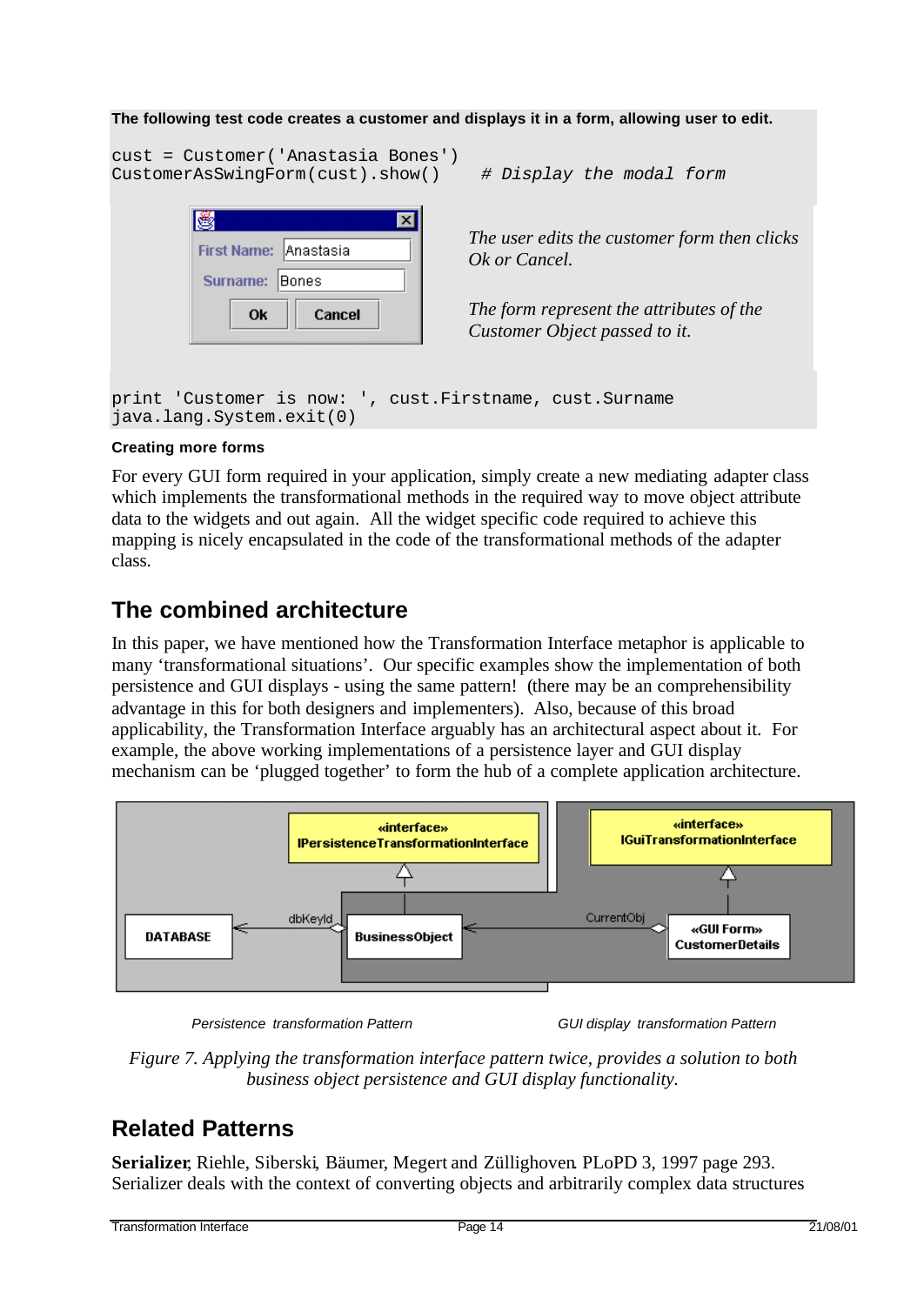into different data representations and back, with an emphasis on streamed and persistent data formats - making no reference to its applicability in a GUI presentation layer context.

The Serializer pattern is a much more complex solution than Transformation Interface, and resolves different forces. The Serializable interface consists of a transformational method pair writeTo(Writer)/readFrom(Reader) but these do not encapsulate any format specific mapping code, rather they are coded specifically to persist themselves, but are coded *generically* in terms of a reader or writer class which reads and writes object attributes via generic operations like

 writer->writeString( customername) writer->writeInteger( age )

Neither the readers, writers, nor the object being serialized know anything about any particular data format – specific concrete readers and writer classes override writeString and writeInteger etc. in order to implement these generic operations for a particular data format. Thus reader and writer objects know nothing about the actual application classes they are serializing. The benefit of this complex design pattern is that new concrete reader and writer objects for different representational formats can be seamlessly plugged in as needed.

The Transformation Interface is a simpler pattern, with less classes required to implement it – though the pattern does require that the transformation methods be re-implemented for each new format. The Transformation Interface pattern encourages the transformational method code to be customising to the transformational task at hand, which may involve things like taking object attributes and storing them in GUI widget attributes or even may involve special calculations and drawings onto a graphic canvas area. The serializer pattern's transformation are limited to reading and writing value types like string and integer etc. to an abstract stream.

**Model Gui Mediator** (MGM), Bulka, A. KoalaPlop2000, RMIT Australia departmental technical report, http://www.cs.rmit.edu.au/reports/2000/00-7.html. MGM implements a GUI display transformation interface but also implements Observer to gain the benefits of more granular control of screen updates.

## **Known Uses**

Reason! Software for critical thinking (1998-2000), Melbourne University, Australia.

RIPS 2001 payroll system uses load/save method pairs for persistence and similar GUI methods pairs for all its modal forms. Used by retiree investment company.

The Delphi class library (VCL) offer loadFromFile/SaveToFile method pairs for many component classes e.g. TBitmap, TPicture, and TStrings classes. They are also available for some data-aware components (TBlobField, TMemoField,

and TGraphicField), for other graphic formats (TGraphic, TIcon, and TMetaFile), for OLE (Object Linking and Embedding) containers, and for the TreeView and other Windows common controls.

# **APPENDIX**

### **Easy Tips on Reading Python Code**

Python is a simple, straightforward and elegant language. It uses standard conventions of accessing methods and properties and is fully OO. Types are associated with objects not variables, so you don't need to declare variables. Functions are called like afunction(param1, param2) and objects are created from classes the same way e.g.  $\circ$  =